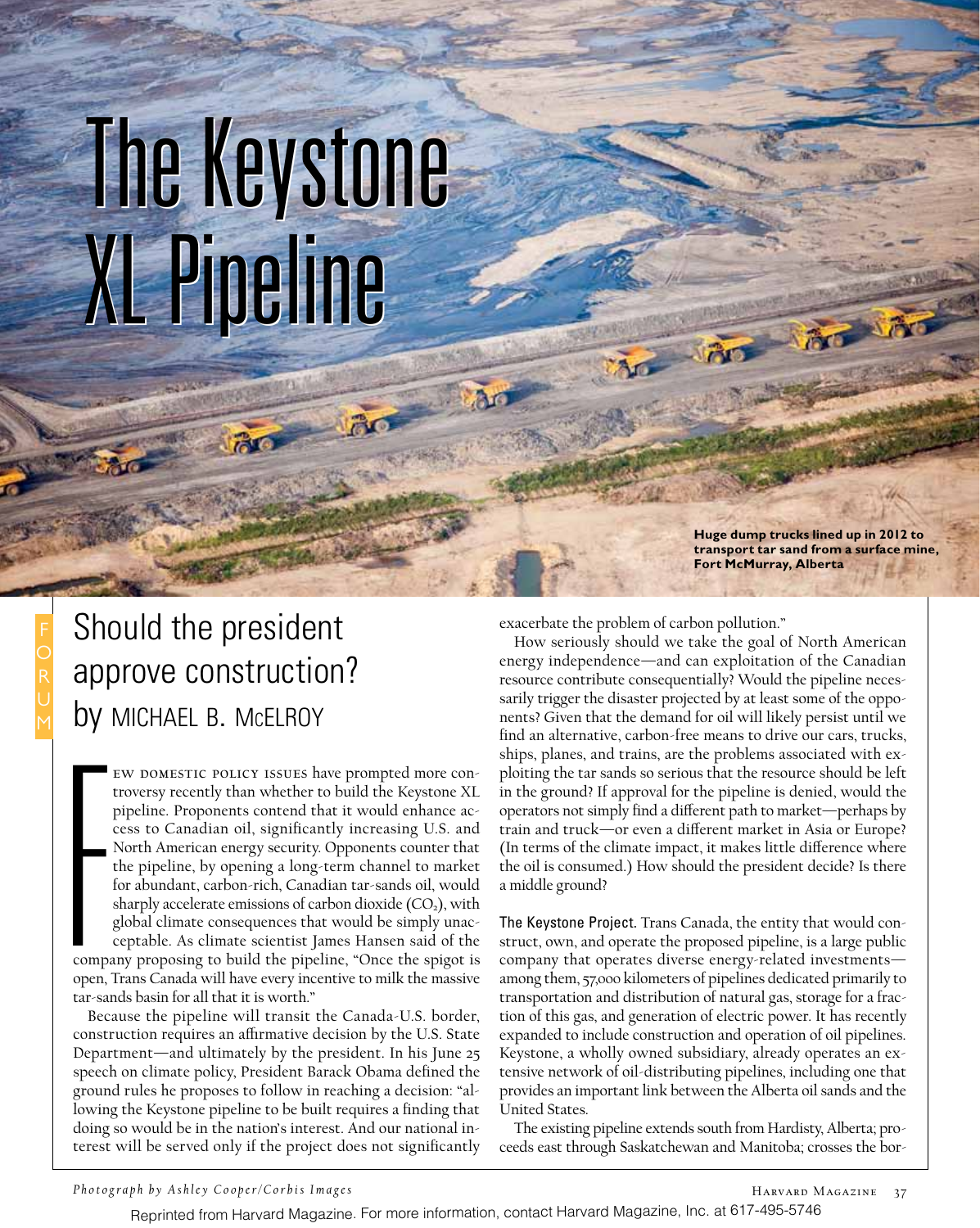der into South Dakota and Nebraska; and transitions east at Steele City, Nebraska, passing through Kansas, Missouri, and Illinois before ending up in Patoka and Wood River in Illinois. It channels the Albertan oil-sands product to refineries in Illinois; capacity is 590,000 barrels per day. An extension completed in February 2012 deliv-



lion barrels per day—originated from Canada last year. (Saudi Arabia and Venezuela provided most of the balance. The United States today imports as much as 40 percent of its total crude oil and refined oil products—down sharply from 60 percent as  $\frac{1}{9}$ sharply  $10m - 1$ <br>recently as 2005, reflecting  $\frac{5}{4}$ increased domestic pro-

Ashley Cooper/Corbis Images

ers some of this oil as well from Steele City to Cushing, Oklahoma, a key distribution center for U.S. crude. A further extension, endorsed by President Obama in March 2012 and now under construction, will facilitate transfer of oil from Cushing to refineries on the Gulf of Mexico, reducing the bottleneck for midwestern crude currently stranded in storage tanks in Cushing.

The Keystone XL option would open a *direct* link between Hardisty and Steele City. As proposed, it could transport 830,000 barrels of oil daily—but not all from the Alberta tar sands: the pipeline would also carry at least some oil from the Bakken shale formation in North Dakota. Bakken oil output reached a record of nearly three-quarters of a million barrels per day this past April a 33 percent increase from the prior year. (North Dakota now ranks second in domestic oil production, behind only Texas.)

Approximately 75 percent of oil produced from the Bakken last spring left North Dakota by rail. The Keystone extension would only modestly address this imbalance; it would not eliminate the need for additional infrastructure to service the distribution requirements for the rapidly growing Bakken production.

Transport of oil by rail has its own risks. A portion of the oil produced from the Bakken is currently transferred by rail through Canada to supply the eastern United States and Canada. The July derailment in Lac-Megantic, Quebec, where as many as 50 people died, involved a Montreal, Maine, and Atlantic Railroad train carrying Bakken crude.

Problems, of course, can also arise in pipeline transport. An Exxon Mobil pipeline carrying crude from Canada ruptured earlier this year, dumping thousands of barrels of oil into a residential subdivision in Arkansas. Trans Canada promises to institute comprehensive monitoring and install multiple shutoff valves to minimize, if not eliminate, problems with the Keystone XL project.

How Big a Resource? Is the amount of oil in the Alberta deposits sufficiently large that its exploitation could markedly improve North American energy security? An estimated 170 billion barrels of oil is thought to be recoverable—sufficient to accommodate anticipated U.S. demand for at least 30 years—with tar sands accounting for 99 percent of the resource. By one recent estimate, Canada ranks third in proven oil reserves, trailing only Venezuela and Saudi Arabia, and the Alberta tar sands comprise 98 percent of those estimated reserves. The resource is clearly significant, in North America and globally.

Oil production from the Alberta tar sands totaled 1.9 million barrels per day in 2012 and is projected to double by 2022. About one-third of U.S. net imports of petroleum products—2.55 mil-

duction and slowing growth in demand resulting from more efficient fuel use for transportation.)

Tar-Sands "Oil" and Greenhouse Gases. The "oil" present in tar sands is a thick, heavy form of bitumen (the technical term for the product) with the consistency of tar. The bitumen can be extracted from the sand either by mining and subsequent separation at the surface, or by heating in situ so that it can be piped up in liquid form. (The mining approach can be used only to extract bitumen within 75 meters of the surface, however, and the bulk of the tar sands lies deeper. Nevertheless, each technique accounted for roughly half of production in 2011.) The in situ approach produces slightly higher emissions of greenhouse gases, but the impact on the surface environment is significantly reduced. To date, more than 700 square kilometers of the Albertan landscape (an area nearly one-fifth the size of Rhode Island) have been altered by oil-sands mining activities. Major efforts are under way to reclaim approximately 10 percent of the affected area, but real damage is likely to persist. In situ production is expected to account for an increasing fraction of future production.

Once released, the bitumen can be converted into a useful form of oil by two techniques. One involves adding hydrogen to increase the hydrogen-to-carbon ratio of the resulting product, usually by reacting bitumen with a hydrogen-rich compound such as natural gas. The other involves separating bitumen into carbon- and hydrogenrich products, followed by removal of the carbon-rich component (coke). Both techniques require further processing to remove sulfur and nitrogen to enhance the resulting synthetic crude oil (SCO), and each step requires energy (typically fossil fuels), leading to a significant increase in greenhouse-gas emissions, notably CO<sub>2</sub>.

From 1990 to 2011, Canada's annual emissions of greenhouse gases increased from 591 million to 702 million tons; exploitation of the Alberta tar sands accounted for 7.8 percent of total national emissions in 2011, an increase from 6.5 percent in 2009. All operations associated with tar-sands development, including extracting and upgrading the bitumen, accounted for 38.2 percent of Alberta's  $CO<sub>2</sub>$  emissions in 2010, and the provincial government has taken steps to improve matters. Under regulations that went into effect in 2010, "large emitters" (operations responsible for annual releases in excess of 50,000 tons of  $CO<sub>2</sub>$ ) must reduce emissions per unit of product by 12 percent relative to their 2003-2005 baselines. Failure to meet these targets requires purchasing carbon offsets from companies that exceed their quotas or contributing \$15 per ton of excess emissions to a provincial clean-energy fund. (Assets available through this fund totaled more than \$300 million Canadian in April 2012.)